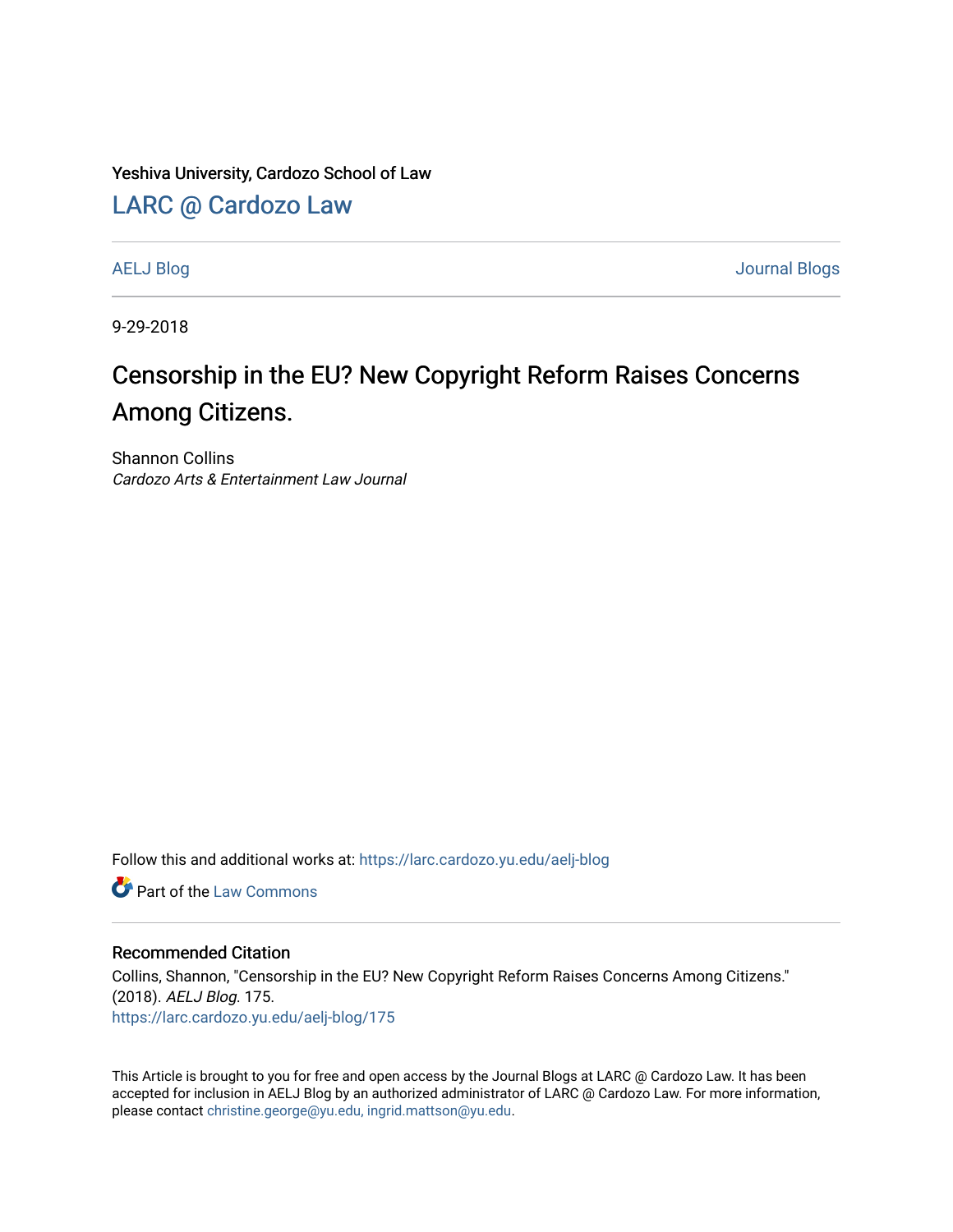## **Censorship in the EU? New Copyright Reform Raises Concerns Among Citizens.**

BY **SHANNON COLLINS**/ ON SEPTEMBER 29, 2018



On Wednesday, September 12, 2018 the European Parliament voted in favor of a new copyright directive.[\[1\]](https://cardozoaelj.com/2018/09/29/censorship-eu-new-copyright-reform-raises-concerns-among-citizens/#_ftn1) This vote occurred two years after the European Commission put forth their proposal in 2016.<sup>[\[2\]](https://cardozoaelj.com/2018/09/29/censorship-eu-new-copyright-reform-raises-concerns-among-citizens/#_ftn2)</sup> There has been tremendous controversy over this reform that resulted in the issue going viral on social media.<sup>[\[3\]](https://cardozoaelj.com/2018/09/29/censorship-eu-new-copyright-reform-raises-concerns-among-citizens/#_ftn3)</sup> It even sparked its own website and organization promoting awareness of the changes and encouraging citizens to write to their MEPs expressing their opposition.<sup>[\[4\]](https://cardozoaelj.com/2018/09/29/censorship-eu-new-copyright-reform-raises-concerns-among-citizens/#_ftn4)</sup>

There are two articles of the reform in particular that are the primary cause for concern for the critics.[\[5\]](https://cardozoaelj.com/2018/09/29/censorship-eu-new-copyright-reform-raises-concerns-among-citizens/#_ftn5) These are Articles 11 and 13. Article 13, entitled "use of protected content by information society service providers storing and giving access to large amounts of works and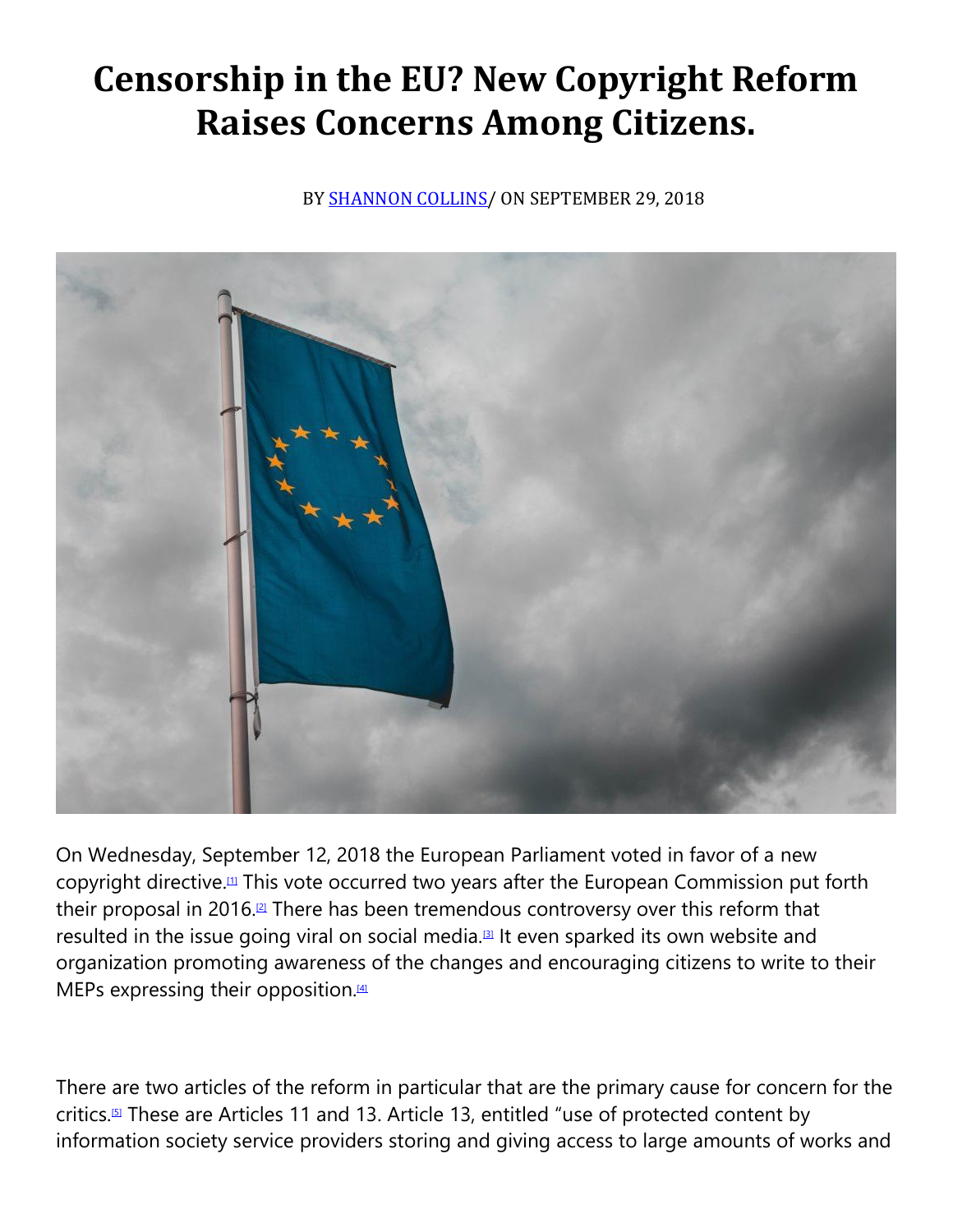other subject-matter uploaded by their users,"<sup>6</sup> is about shifting liability of copyright infringement onto user-generated content platforms.<sup>[\[7\]](https://cardozoaelj.com/2018/09/29/censorship-eu-new-copyright-reform-raises-concerns-among-citizens/#_ftn7)</sup> Article 11, entitled "protection of press publications concerning digital uses,  $\frac{1}{18}$  is essentially meant to protect news publications from losing revenue to aggregators such as Google News.<sup>[\[9\]](https://cardozoaelj.com/2018/09/29/censorship-eu-new-copyright-reform-raises-concerns-among-citizens/#_ftn9)</sup>

Article 13 brings up many potential censorship issues.<sup>100</sup> While the language of the article is quite broad and speaks mostly about the content platforms and societies discussing practices to best squash infringement, many have construed the provision to essentially allow for vast censorship by way of creating systems that screen material for potential infringement before it is even uploaded, and then preventing users from uploading that content.<sup>[\[11\]](https://cardozoaelj.com/2018/09/29/censorship-eu-new-copyright-reform-raises-concerns-among-citizens/#_ftn11)</sup> A common criticism about this article is that it will kill the open internet and squash creativity and collaboration in user-generated content communities.[\[12\]](https://cardozoaelj.com/2018/09/29/censorship-eu-new-copyright-reform-raises-concerns-among-citizens/#_ftn12) This content filter so many are discussing is being made into this behemoth that will block all content from being uploaded; even content that is not infringing. In an FAQ on the European Commission website, the Commission reinforced that this upload filter will not be a catch-all net, but will include a collaboration with copyright holders and content platforms to better screen infringements in "effective and proportionate" ways.<sup>[\[13\]](https://cardozoaelj.com/2018/09/29/censorship-eu-new-copyright-reform-raises-concerns-among-citizens/#_ftn13)</sup>

This content filter is being further criticized as a limit on freedom of speech and expression.<sup>[\[14\]](https://cardozoaelj.com/2018/09/29/censorship-eu-new-copyright-reform-raises-concerns-among-citizens/#_ftn14)</sup> Freedom of Speech in the United States is a fundamental value expressly laid out in the Constitution.[\[15\]](https://cardozoaelj.com/2018/09/29/censorship-eu-new-copyright-reform-raises-concerns-among-citizens/#_ftn15) The European Union also recognizes a right to freedom of expression.<sup>[\[16\]](https://cardozoaelj.com/2018/09/29/censorship-eu-new-copyright-reform-raises-concerns-among-citizens/#_ftn16)</sup> Unfortunately, many misconstrue and broaden these rights to a fault. This right means that the U.S. Government or the European Union cannot infringe upon the right to freedom of speech or expression. However, private companies such as YouTube and Google do not have that same right guaranteed.<sup>[\[17\]](https://cardozoaelj.com/2018/09/29/censorship-eu-new-copyright-reform-raises-concerns-among-citizens/#_ftn17)</sup> User-generated content websites such as YouTube have Terms of Service that explicitly lay out restrictions on what is and is not permissible to publish on their website.<sup>[\[18\]](https://cardozoaelj.com/2018/09/29/censorship-eu-new-copyright-reform-raises-concerns-among-citizens/#_ftn18)</sup> Generally, these websites can choose to be as restrictive as possible since they are private companies. The issue with Article 13, however, is that the European Commission is the one mandating these new restrictions on these private companies. Therefore, while Google or YouTube may choose to prevent a video from being uploaded and not infringe free speech, having the European Commission looming over as a watching figure muddies the waters of who is truly restricting the speech. This is something that will likely be discussed and negotiated at the "trilogue" between the European Commission, the Council of the EU, and Parliament in Brussels.<sup>[\[19\]](https://cardozoaelj.com/2018/09/29/censorship-eu-new-copyright-reform-raises-concerns-among-citizens/#_ftn19)</sup>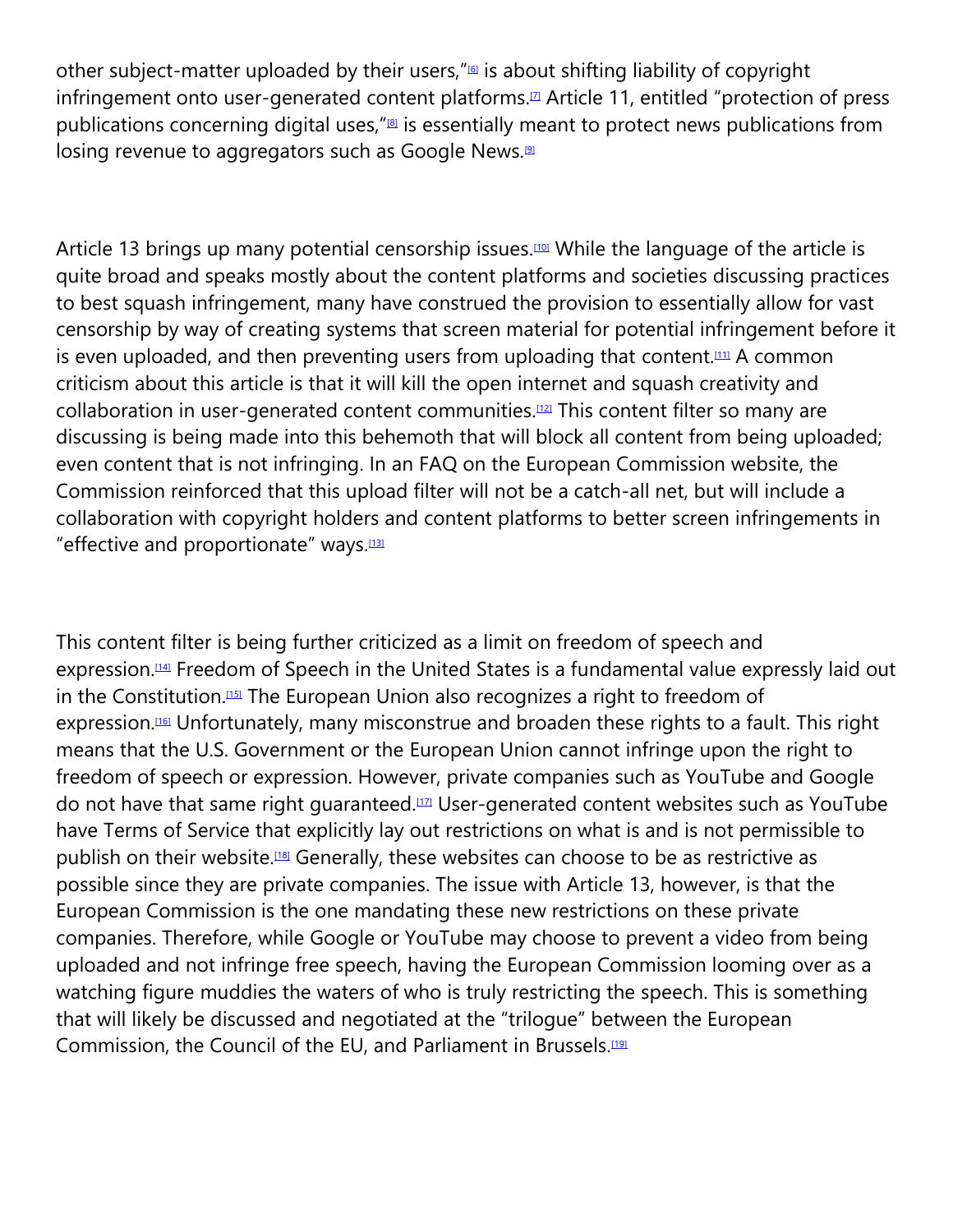Article 11 affects a smaller, but still significant group of people. This provision concerns news outlets and the use of snippets. Many have branded this Article as a "link tax."<sup>120</sup> However, the European Commission assures this is not the case.<sup>[\[21\]](https://cardozoaelj.com/2018/09/29/censorship-eu-new-copyright-reform-raises-concerns-among-citizens/#_ftn21)</sup> Article 11 seeks to give more monetary opportunities for news sources from use of aggregators.[\[22\]](https://cardozoaelj.com/2018/09/29/censorship-eu-new-copyright-reform-raises-concerns-among-citizens/#_ftn22) Currently, snippets of news articles consisting of an "understandable sentence" are not subject to copyright. As a result, aggregators can use snippets of news articles without infringing on a news source.<sup>[\[23\]](https://cardozoaelj.com/2018/09/29/censorship-eu-new-copyright-reform-raises-concerns-among-citizens/#_ftn23)</sup> The new copyright reform, while not strictly a tax, does allow news publications to charge these aggregators for snippets of the publication's articles. This poses interesting situations for US based news sources being used in aggregators in Europe, which would be subject to these new provisions. It could arguably allow for an American news source to impose a copyright on the subject matter of their articles. If an aggregator must pay for a short description of an article under this new Copyright Directive, then it follows that the short description, even if it is merely one sentence, is a derivative work. This flies in the face of US copyright law which holds strongly that you cannot copyright ideas, only expressions of ideas.<sup>[\[24\]](https://cardozoaelj.com/2018/09/29/censorship-eu-new-copyright-reform-raises-concerns-among-citizens/#_ftn24)</sup> This could lead to news publications in the US becoming more antagonistic toward American news aggregators for not giving them as many options for monetization.

Needless to say, this new directive "will send a ripple effect" on the availability of online content in not only Europe, but also throughout the world.[\[25\]](https://cardozoaelj.com/2018/09/29/censorship-eu-new-copyright-reform-raises-concerns-among-citizens/#_ftn25) The results, however, will not be known until the bill goes to the Council of the EU and the European Commission.<sup>[\[26\]](https://cardozoaelj.com/2018/09/29/censorship-eu-new-copyright-reform-raises-concerns-among-citizens/#_ftn26)</sup>

*Shannon Collins is a 2L at Cardozo Law School who grew up around the world. She has a background in music and entertainment and aims to work in IP in the music or music tech space. In her free time, she enjoys listening to music at perilously loud volumes and adding books and video games to her collections before she even finishes the last one she acquired.*

[\[1\]](https://cardozoaelj.com/2018/09/29/censorship-eu-new-copyright-reform-raises-concerns-among-citizens/#_ftnref1) *See* European Commission Press Release Statement/18/5761, Joint Statement by Vice-President Ansip and Commissioner Gabriel on the European Parliament's Vote to Start Negotiations on Modern Copyright Rules (Sept. 12, 2018), [http://europa.eu/rapid/press](http://europa.eu/rapid/press-release_STATEMENT-18-5761_en.htm)[release\\_STATEMENT-18-5761\\_en.htm.](http://europa.eu/rapid/press-release_STATEMENT-18-5761_en.htm)

<sup>2</sup> *See* European Commission Press Release IP/16/3010, State of the Union 2016: Commission Proposes Modern EU Copyright Rules for European Culture to Flourish and Circulate (Sept. 14, 2016)

[http://europa.eu/rapid/press-release\\_IP-16-3010\\_en.htm.](http://europa.eu/rapid/press-release_IP-16-3010_en.htm)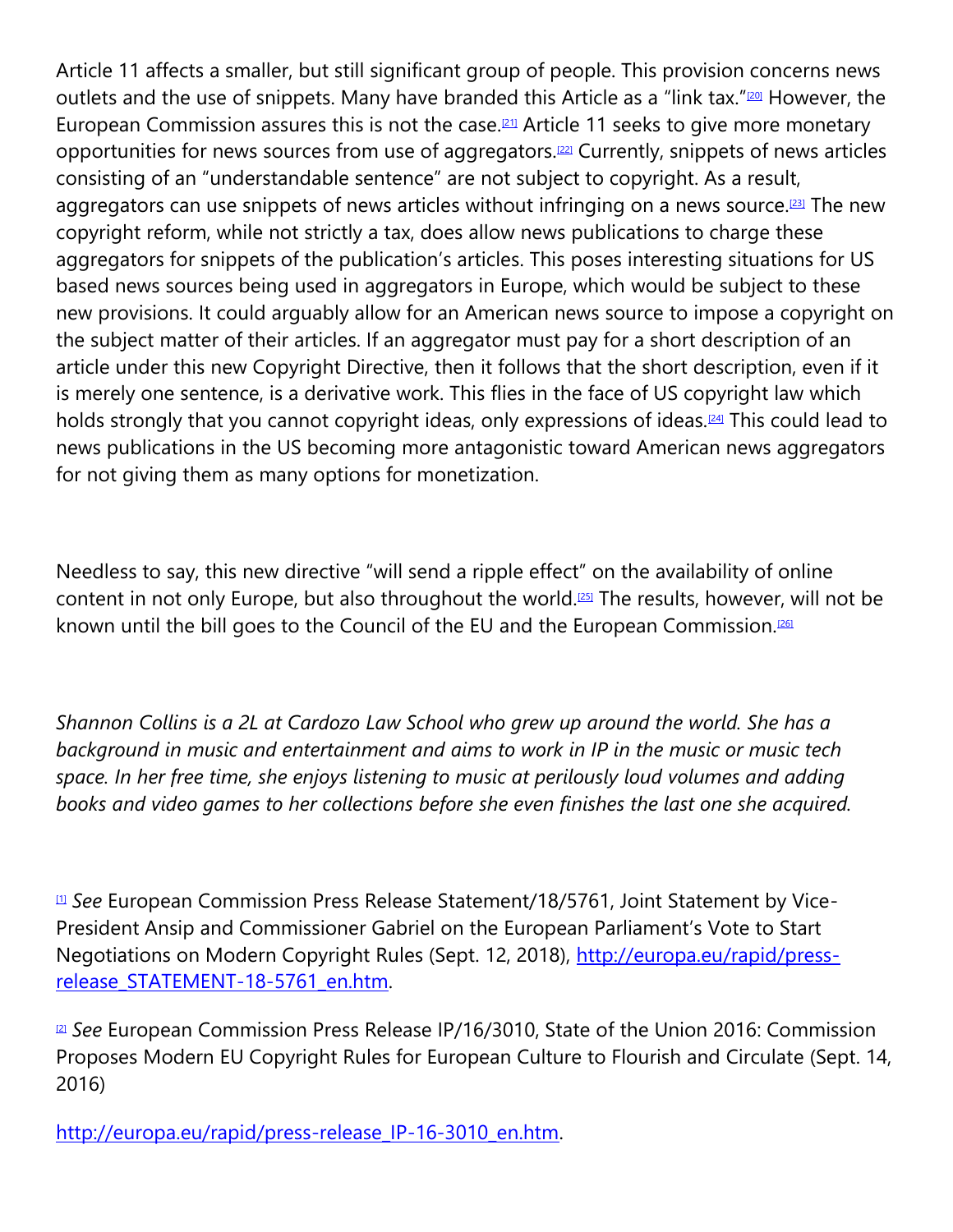[\[3\]](https://cardozoaelj.com/2018/09/29/censorship-eu-new-copyright-reform-raises-concerns-among-citizens/#_ftnref3) *See* Robert Levine, *European Copyright Reform Protests Draw Small Crowds After Online Avalanche (Column)*, Billboard (Aug. 27,

2018), [https://www.billboard.com/articles/business/8472479/european-copyright-protests](https://www.billboard.com/articles/business/8472479/european-copyright-protests-draw-small-crowds-after-online-avalanche-column)[draw-small-crowds-after-online-avalanche-column.](https://www.billboard.com/articles/business/8472479/european-copyright-protests-draw-small-crowds-after-online-avalanche-column)

[\[4\]](https://cardozoaelj.com/2018/09/29/censorship-eu-new-copyright-reform-raises-concerns-among-citizens/#_ftnref4) *Stand Up for Copyright in the Digital Age*, ChangeCopyright.org, <https://changecopyright.org/en-US/> (last visited Sept. 18, 2018).

[\[5\]](https://cardozoaelj.com/2018/09/29/censorship-eu-new-copyright-reform-raises-concerns-among-citizens/#_ftnref5) *See* James Vincent, *EU approves controversial Copyright Directive, including internet "link tax" and "upload filter"*, TheVerge.com (Sept. 12, 2018, 7:12AM), [https://www.theverge.com/2018/9/12/17849868/eu-internet-copyright-reform](https://www.theverge.com/2018/9/12/17849868/eu-internet-copyright-reform-article-11-13-approved)[article-11-13-approved.](https://www.theverge.com/2018/9/12/17849868/eu-internet-copyright-reform-article-11-13-approved)

[\[6\]](https://cardozoaelj.com/2018/09/29/censorship-eu-new-copyright-reform-raises-concerns-among-citizens/#_ftnref6) *Proposal for a Directive of The European Parliament and Of The Council on Copyright in the Digital Single Market*, COM (2016) 0593 final (Sept. 14, 2016),

[https://eur-lex.europa.eu/legal-content/EN/TXT/?uri=CELEX:52016PC0593.](https://eur-lex.europa.eu/legal-content/EN/TXT/?uri=CELEX:52016PC0593)

[\[7\]](https://cardozoaelj.com/2018/09/29/censorship-eu-new-copyright-reform-raises-concerns-among-citizens/#_ftnref7) *See* Natasha Lomas, *What You Need to Know Ahead of the EU Copyright Vote*, TechCrunch, [https://techcrunch.com/2018/09/08/what-you-need-to-know-ahead-of-the-eu](https://techcrunch.com/2018/09/08/what-you-need-to-know-ahead-of-the-eu-copyright-vote/)[copyright-vote/](https://techcrunch.com/2018/09/08/what-you-need-to-know-ahead-of-the-eu-copyright-vote/) (last visited Sept. 18, 2018).

[\[8\]](https://cardozoaelj.com/2018/09/29/censorship-eu-new-copyright-reform-raises-concerns-among-citizens/#_ftnref8) *Supra* note 6.

[\[9\]](https://cardozoaelj.com/2018/09/29/censorship-eu-new-copyright-reform-raises-concerns-among-citizens/#_ftnref9) *Supra* note 7.

[\[10\]](https://cardozoaelj.com/2018/09/29/censorship-eu-new-copyright-reform-raises-concerns-among-citizens/#_ftnref10) *See* Natasha Lomas, *Wikimedia Warns EU Copyright Reform Threatens the "Vibrant Free Web"*, TechCrunch, [https://techcrunch.com/2018/09/04/wikimedia-warns-eu-copyright](https://techcrunch.com/2018/09/04/wikimedia-warns-eu-copyright-reform-threatens-the-vibrant-free-web/)[reform-threatens-the-vibrant-free-web/](https://techcrunch.com/2018/09/04/wikimedia-warns-eu-copyright-reform-threatens-the-vibrant-free-web/) (last visited Sept. 18, 2018).

[\[11\]](https://cardozoaelj.com/2018/09/29/censorship-eu-new-copyright-reform-raises-concerns-among-citizens/#_ftnref11) *Id.*

[\[12\]](https://cardozoaelj.com/2018/09/29/censorship-eu-new-copyright-reform-raises-concerns-among-citizens/#_ftnref12) *See* Raegan MacDonald and Owen Bennett, *EU Copyright Reform: The Facts*, Mozilla: Open Policy & Advocacy (Sept. 7, 2018), [https://blog.mozilla.org/netpolicy/2018/09/07/eu](https://blog.mozilla.org/netpolicy/2018/09/07/eu-copyright-reform-the-facts/)[copyright-reform-the-facts/.](https://blog.mozilla.org/netpolicy/2018/09/07/eu-copyright-reform-the-facts/)

[\[13\]](https://cardozoaelj.com/2018/09/29/censorship-eu-new-copyright-reform-raises-concerns-among-citizens/#_ftnref13) *Frequently Asked Questions on Copyright Reform*, European Commission, (June 22, 2018), [https://ec.europa.eu/digital-single-market/en/faq/frequently-asked-questions](https://ec.europa.eu/digital-single-market/en/faq/frequently-asked-questions-copyright-reform)[copyright-reform](https://ec.europa.eu/digital-single-market/en/faq/frequently-asked-questions-copyright-reform) (last updated Aug. 24, 2018).

[\[14\]](https://cardozoaelj.com/2018/09/29/censorship-eu-new-copyright-reform-raises-concerns-among-citizens/#_ftnref14) *See* Natasha Lomas, *European Parliament Gives Thumbs Up to Controversial Copyright Reforms*, TechCrunch (Sept. 12, 2018), [https://techcrunch.com/2018/09/12/european](https://techcrunch.com/2018/09/12/european-parliament-gives-thumbs-up-to-controversial-copyright-reforms/)[parliament-gives-thumbs-up-to-controversial-copyright-reforms/.](https://techcrunch.com/2018/09/12/european-parliament-gives-thumbs-up-to-controversial-copyright-reforms/)